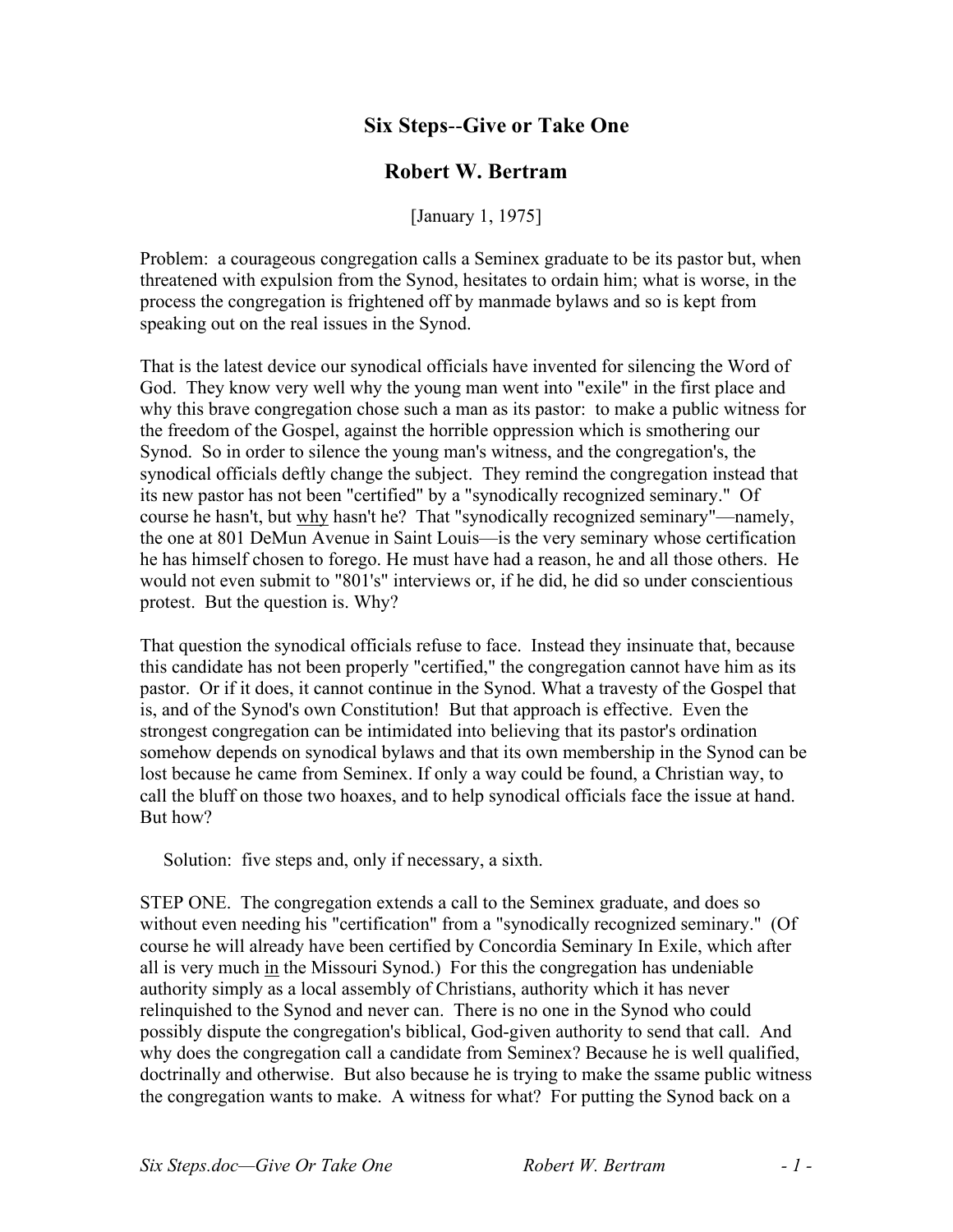Gospel footing. So the congregation, authorized by Christ Himself and motivated by the same purpose which prompted the Synod's founding fathers, calls the candidate from Seminex as its pastor.

STEP TWO. The candidate, in accepting the call, presents the congregation with a potential letter of resignation—undated. He hopes the letter will never have to be used. What the letter says is: if and when my graduation from Seminex should ever cause you as a congregation to be expelled from the Synod, then you should feel free at that time to date this letter, thus putting my resignation as your pastor into effect and thus preventing your expulsion from the Synod which you and I both love. Of course, the congregation might prefer to tear up the letter. But the letter would be a sincere offer.

STEP THREE. The congregation proceeds to ordain its new pastor into the ministry the only ministry anyone can be ordained into, the ministry of the Christian Church. The congregation does not pretend to be ordaining him into the ministry of the Missouri Synod. Why not? Because there is no such thing as ordination into the ministry of the Missouri Synod, even though there is at least one district president who is giving that misimpression. Just as no one is baptized into the Missouri Synod but is baptized only into the Church of Jesus Christ, likewise it is into Christ's own ministry of Word and Sacraments—nothing less— that this pastor is being ordained.

If after that this pastor also wants to belong to the ministerium, the clergy association, of the Synod, fine. But his membership in that organization in no ways affects his eligibility for ordination. Even if the congregation would later agree to his resignation from this particular pastorate, his original ordination would still be valid. And surely no one denies that this congregation he will be serving has the churchly authority to ordain him. Be assured, there will be enough sympathetic pastors on hand to assist in the ordaining ceremony. If the district president chooses to abstain for fear that he might be giving synodical sanction by participating, so be it. After all, the ordination is not meant to be "synodical"—no ordination is—only Christian.

As our Lutheran Confessions remind us, "when the regular bishops . . . are unwilling to administer ordination, the churches retain the right to ordain for themselves. For wherever the church exists, the right to administer the Gospel also exists. Wherefore it is necessary for the church to retain the right of calling, electing and ordaining ministers." (Treatise on the Power, etc. 66-67) And so, as we said, this congregation does just that, it ordains its own pastor.

STEP FOUR. The congregation at this point should expect to be "admonished" by synodical officials and should openly welcome their admonition. For the accusation will surely be made that, though the congregation is still a member of the Synod, its new pastor is not a member. Granted, it may be true that he is not a clergy member of the Synod, at least not yet. But notice, no one can any longer deny that he is now a fully called and ordained servant of the Word in the Christian ministry, validly serving a Christian congregation. The only possible objection could be that he does not yet hold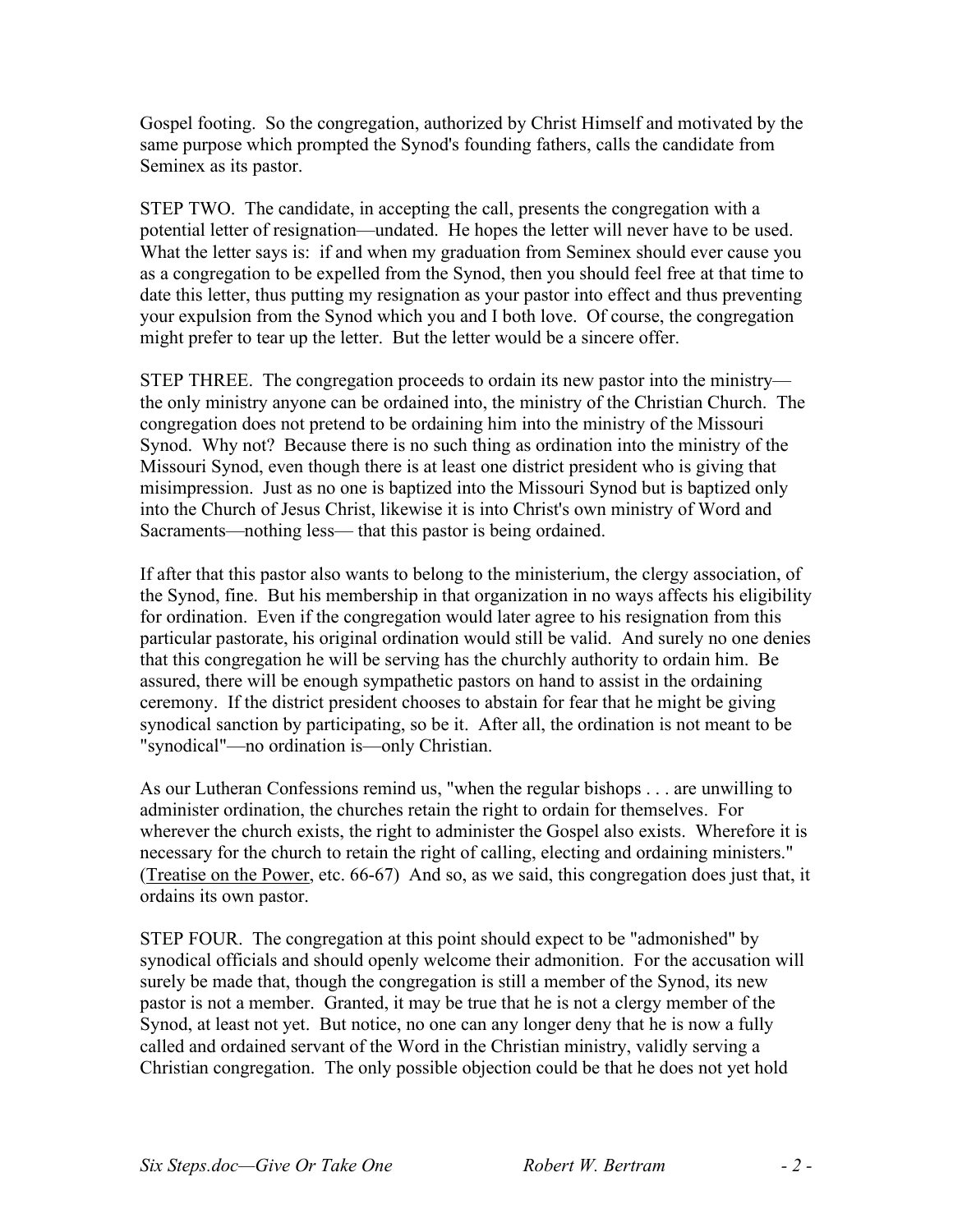membership in that human organization to which his congregation belongs, The Lutheran Church—Missouri Synod.

Yet for the synodical officials that may already be objection enough. They would hardly relish having a growing movement of member-congregations with non-member-pastors, especially if that called attention to the real issues in the Synod—which of course it would. Because of that, the synodical officials may even threaten the congregation with expulsion from the Synod and they will undoubtedly quote a synodical bylaw to that effect: "Congregations which . . .persist in such violation shall after due admonition forfeit their membership in the Synod." (4.01) To which the congregation should reply, "Yes, but notice that even that questionable bylaw insists that there must first be 'due admonition'; so we urge you, please, to come and admonish us."

STEP FIVE. But what the congregation would also tell the synodical officials is this: we welcome not only your admonition of us but also the opportunity which that gives us for admonishing you. We shall do that respectfully as your Christian brothers and sisters, but admonition it will be. In fact, it is just such face-to-face conversation over the real issues that we have been longing for. What is it that we wish to admonish you about? Just this, that you keep changing the subject to side issues like bylaws and membership requirements and our pastor's "certification" and all the while you evade and play down the real problem which is destroying our Synod: the silencing of God's Word.

We want to talk with you about why it is that hundreds of young men like our pastor joined Concordia Seminary In Exile in the first place. We want you to understand why a peace-loving congregation like ours, which has always played by the rules and has supported synodical leadership, has now resorted to calling a pastor from Seminex. We want to discuss just why it is that more and more congregations and pastors are protesting the legalism of our synodical leadership and, in return for their Christian protest, are being oppressed and threatened by that leadership. We want you to understand the point we are trying to make, for the sake of the Synod which we love too. Let the admonitions be mutual.

And who knows, such mutual conversations might even find a way to recognize—to "certify"?—the congregation's new pastor, not for ordination (that he already has) but merely for clergy membership in the Synod, not in spite of the witness he is making but because of it, and not at the hands of a certification agency against which he has to protest but an agency rather which has learned something from the mutual admonition. That may take awhile, but where there's a Will there's a Way.

STEP SIX. However, if after this "due admonition" in both directions the synodical officials still insist upon moving against the congregation to expel it from the Synod, then what? Well, the congregation would have several alternatives.

For example, if it chose, the congregation could simply and frankly announce, "You leave us no choice but to make our case in the only way you seem to understand, a court of law." If the matter did have to go that far, restraining the officials by means of a court